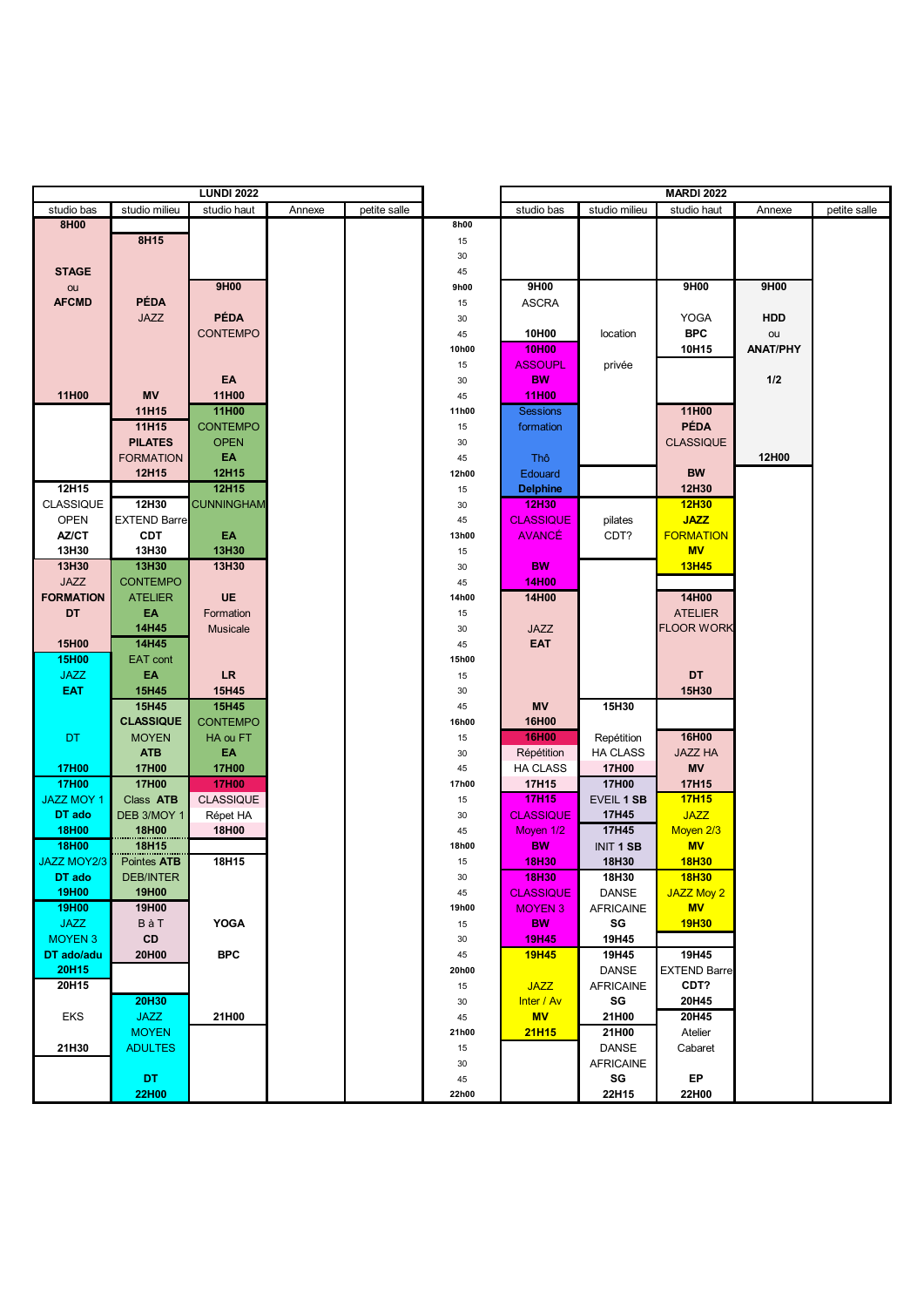| <b>MERCREDI 2022</b> |                    |                   |        |              |       | <b>JEUDI 2022</b>    |                   |                      |        |              |
|----------------------|--------------------|-------------------|--------|--------------|-------|----------------------|-------------------|----------------------|--------|--------------|
| studio bas           | studio milieu      | studio haut       | Annexe | petite salle |       | studio bas           | studio milieu     | studio haut          | Annexe | petite salle |
|                      |                    |                   |        |              | 8h00  |                      |                   |                      |        |              |
|                      |                    |                   |        |              | 15    |                      |                   |                      |        |              |
|                      |                    |                   |        |              | 30    |                      |                   |                      |        |              |
|                      |                    |                   |        |              | 45    |                      |                   |                      |        |              |
|                      | 9H00               |                   |        |              | 9h00  |                      |                   | 9H00                 |        |              |
| 9H15                 | <b>CLASS Inter</b> | <b>9H15</b>       |        |              | 15    |                      |                   | <b>CLASSIQUE</b>     |        |              |
| <b>CLASS DEB 1</b>   | <b>CD</b>          | <b>INIT 2 MV</b>  |        |              | 30    |                      |                   | <b>BASE INTER</b>    |        |              |
| <b>JR</b>            | 10H00              | 10H <sub>00</sub> |        |              | 45    |                      |                   | CD                   |        |              |
| 10H15                |                    | 10H <sub>00</sub> |        |              | 10h00 |                      | 10H00             | 10H15                |        |              |
| 10H15                | 10H15              | <b>EVEIL 2 MV</b> |        |              | 15    |                      |                   | 10H15                |        |              |
| <b>CLASS DEB 2</b>   | EVEIL 1 CT         | <b>10H45</b>      |        |              | 30    |                      | Prépa Tech        | <b>GYM</b>           |        |              |
| ${\sf JR}$           | 11H00              | 10H45             |        |              | 45    |                      | <b>JAZZ</b>       | LL.                  |        |              |
| 11H15                |                    |                   |        |              | 11h00 | 11H00                |                   | 11H15                |        |              |
| 11H15                |                    | PÉDA              |        |              | 15    | Contempo             |                   |                      |        |              |
| Contempo             |                    | <b>CLASSIQUE</b>  |        |              | 30    | Formation            |                   |                      |        |              |
| <b>AVANCÉ</b>        | 11H45              |                   |        |              | 45    |                      |                   |                      |        |              |
| ${\sf JR}$           | HIP HOP            | <b>BW</b>         |        |              | 12h00 | <b>JR</b>            | DT/MV             |                      |        |              |
| 12H30                | HK                 | 12H30             |        |              | 15    | 12H30                | 12H30             | 12H15                |        |              |
| 12H30                | 12H45              |                   |        |              | 30    | 12H30                |                   | <b>GYM</b>           |        |              |
| <b>CLASSIQUE</b>     | 12H45              | 12H45             |        |              | 45    | BàT                  |                   | LL.                  |        |              |
| <b>MOYEN 1/2</b>     | HIP HOP            | <b>JAZZ Moy 3</b> |        |              | 13h00 | <b>BW</b>            |                   | 13H15                |        |              |
| <b>BW</b>            | ΗK                 | <b>MV</b>         |        |              | 15    | 13H30                |                   | 13H15                |        |              |
| <b>13H45</b>         | 13H45              | <b>13H45</b>      |        |              | 30    | <b>13H30</b>         | 13H30             | EAT                  |        |              |
| 13H45                | 13H45              | 13H45             |        |              | 45    | <b>JAZZ</b>          | EKS               | Contempo             |        |              |
| HIP HOP              | CONTEMPO           |                   |        |              | 14h00 | <b>RÉPERTOIRE</b>    |                   |                      |        |              |
| HK                   | Enf JR             |                   |        |              | 15    |                      | 14H30             | JR.                  |        |              |
| 14H45                | 14H45              | EKS               |        |              | 30    | <b>MV</b>            |                   | 14H45                |        |              |
| 14H45                | <b>14H45</b>       |                   |        |              | 45    | <b>15H00</b>         |                   |                      |        |              |
| <b>JAZZ HA</b>       | JAZZ Enf 1/2       | 15H15             |        |              | 15h00 | 15H00                | 15H00             |                      |        |              |
| <b>DT</b>            | <b>MV</b>          |                   |        |              | 15    |                      | CONTEMPO          |                      |        |              |
| <b>15H45</b>         | <b>15H45</b>       | 15H30             |        |              | 30    |                      | <b>RÉPERTOIRE</b> |                      |        |              |
| <b>15H45</b>         | <b>15H45</b>       |                   |        |              | 45    | HA                   |                   |                      |        |              |
| <b>CLASSIQUE</b>     | <b>JAZZ Moy 1</b>  | Théâtre           |        |              | 16h00 | Classique            | JR                | 16H00                |        |              |
| <b>MOYEN 3</b>       | <b>MV</b>          |                   |        |              | 15    |                      | 16H30             | JAZZ                 |        |              |
| <b>BW</b>            | 16H45              |                   |        |              | 30    |                      | 16H30             | répétitions          |        |              |
| <b>17H00</b>         | 16H45              |                   |        |              | 45    | 17H00                | CONTEMPO          | HA                   |        |              |
| <b>17H00</b>         | Hip Hop            |                   |        |              | 17h00 | <b>17H00</b>         | HA                | DT                   |        |              |
| <b>POINTES</b>       | ΗK                 |                   |        |              | 15    | <b>CLASS DEB 2/3</b> | ${\sf JR}$        | 17H30                |        |              |
| <b>BW</b>            | 17H45              |                   |        |              | 30    | <b>BW</b>            | 17H45             | 17H30                |        |              |
| <b>18H00</b>         | 17H45              |                   |        |              | 45    | 18H00                |                   |                      |        |              |
| 18H00                | Hip Hop            | HL                |        |              | 18h00 | 18H00                | 18H00             |                      |        |              |
| CONTEMPO             | ΗK                 | 18H30             |        |              | 15    | BàT                  |                   | EKS                  |        |              |
| <b>INTER</b>         | 18H45              | 18H30             |        |              | 30    | <b>BW</b>            | YOGA              |                      |        |              |
|                      | <b>18H45</b>       |                   |        |              | 45    | 19H00                |                   |                      |        |              |
| PB                   | <b>JAZZ INTER</b>  |                   |        |              | 19h00 | <b>19H00</b>         |                   | 19H00                |        |              |
| 19H30                | <b>MV</b>          |                   |        |              | 15    | <b>CLASSIQUE</b>     |                   | 19H00                |        |              |
| 19H30                | <b>19H45</b>       | <b>EKS</b>        |        |              | 30    | <b>AVANCÉ</b>        |                   | <b>JAZZ</b>          |        |              |
| HIP HOP              | 19H45              |                   |        |              | 45    |                      |                   | <b>INTER</b> adultes |        |              |
| HK                   | Contempo           |                   |        |              | 20h00 | <b>BW</b>            |                   | DT.                  |        |              |
| 20H30                | Adulte Déb         |                   |        |              | 15    | 20H30                |                   | 20H15                |        |              |
| 20H30                | <b>JR</b>          |                   |        |              | 30    | 20H30                | GJ                | 20H15                |        |              |
| HIP HOP              | 21H00              |                   |        |              | 45    | <b>JAZZ</b>          | 21H00             | Hip Hop              |        |              |
| HK                   |                    | 21H15             |        |              | 21h00 | <b>MOYEN</b>         |                   |                      |        |              |
| 21H30                |                    |                   |        |              | 15    | <b>AVANCÉ</b>        |                   | ΗK                   |        |              |
|                      |                    |                   |        |              | 30    |                      |                   | 21H30                |        |              |
|                      |                    |                   |        |              | 45    | DT.                  |                   |                      |        |              |
|                      |                    |                   |        |              | 22h00 | <b>22H00</b>         |                   |                      |        |              |
|                      |                    |                   |        |              |       |                      |                   |                      |        |              |